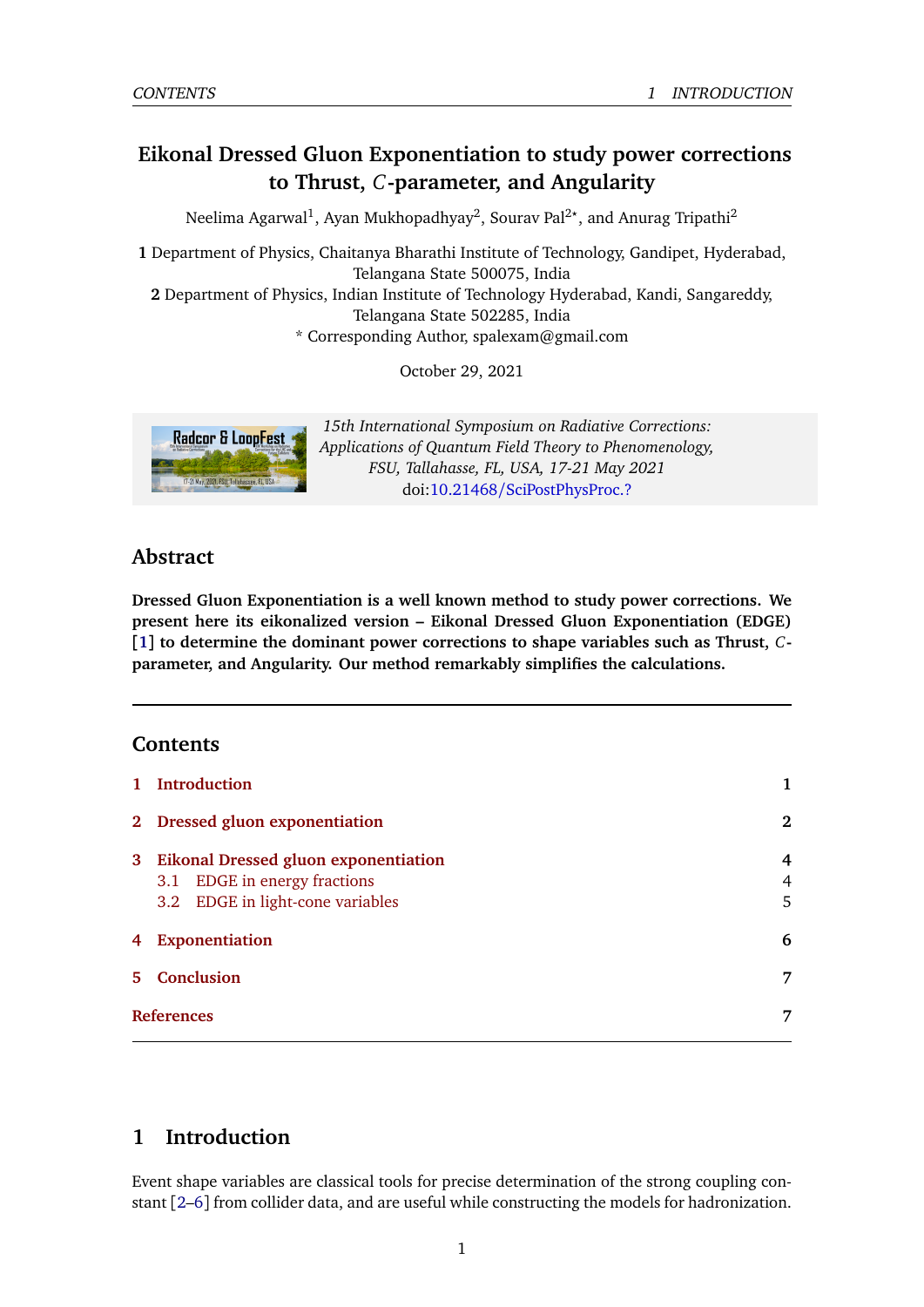Due to the infrared safety of the event shape variables, they can be calculated in the perturbation theory. The state of the art is NNLO calculations at fixed orders [[7–](#page-7-1)[11](#page-7-2)], while NLL [[12](#page-7-3)[–15](#page-7-4)], and NNLL resummation [[16–](#page-7-5)[27](#page-8-0)] frameworks have been developed over several years. If one denotes the event shape variable by *e*, then its corresponding distribution *dσ/de* peaks in the two jet limit ( $e \rightarrow 0$ ). In this particular limit the distributions are affected by the nonperturbative power corrections of order  $(\Lambda/eQ)^n$  and  $(\Lambda^2/eQ^2)^n$ , arising from the soft gluon and the collinear gluon corrections respectively. Here, we discuss the analytic non-perturbative corrections, which are suppressed by powers of (*Λ/Q*) as compared to the perturbative corrections.

A generic observable  $\sigma$  in perturbative QCD is a sum of perturbative corrections and the power corrections,

$$
\sigma\left(\frac{Q}{\mu},\alpha_s\right) = \sigma_{\text{pert}}\left(\frac{Q}{\mu_f},\frac{\mu_f}{\mu},\alpha_s\right) + \sum_n \sigma_n\left(\frac{\mu_f}{\mu},\alpha_s\right)\left(\frac{\mu_f}{Q}\right)^n,\tag{1}
$$

where  $\mu_f$  is the factorization scale, and  $\mu$  is the renormalization scale. The perturbative part of the observable shows a factorial growth order by order in the strong coupling constant *αs* , which implies that the perturbative series is divergent. One of the known techniques to sum a series with factorial growth is Borel summation, and upon performing Borel summation the factorial divergences appear as singularities in the Borel plane. We can avoid these singularities by contour deformation, however, the ambiguity in choosing the direction of the contour deformation results in ambiguous perturbative results. These ambiguities can be studied efficiently by studying the power corrections of these observables [[28](#page-8-1)]. For event shape distributions at LEP, the soft power corrections (corrections due to soft gluons) are dominant over the collinear power corrections (corrections due to collinear gluons). These soft power corrections are so dominant at the scale  $e \approx \Lambda/Q$  that we require resummation in order to make a stable prediction. However, the collinear corrections become relevant at smaller values of  $e \approx (\Lambda/Q)^2$ , which are generally out of experimental range. Thus, in this paper, we only discuss the soft power corrections.

An elegant and efficient way to deal with the perturbative logarithms and the non perturbative power corrections is Dressed gluon exponentiation (DGE) [[29](#page-8-2)]. In this paper, we aim to calculate only the dominant soft power corrections using the Dressed gluon exponentiation. We merge the eikonal approximation for the emission of the soft gluons with the well known Dressed gluon exponentiation, and we call the resulting method eikonal Dressed gluon exponentiation (EDGE) [[1](#page-6-0)].

The paper is structured as follows: section [2](#page-1-0) reviews the basic concepts about Dressed gluon exponentiation, section [3](#page-3-0) shows how EDGE can be used in terms of two different kinematic variables such as energy fractions and light cone co-ordinates to calculate the soft power corrections, and section [4](#page-5-0) describes the calculation of Sudakov exponent by taking the Laplace transformation of the Borel function derived in section [3.](#page-3-0)

### <span id="page-1-0"></span>**2 Dressed gluon exponentiation**

The event shape distribution in the single dressed gluon approximation serves as the starting point for DGE, which is built from the one-loop real emission contribution to the event shape for a gluon with virtuality  $k^2\neq 0.$  The renormalon resummed event shape distribution, which dominates in the large *N<sup>f</sup>* limit, is given by [[28](#page-8-1)],

<span id="page-1-1"></span>
$$
\frac{1}{\sigma}\frac{d\sigma}{de}(e,Q^2) = -\frac{C_F}{2\beta_0} \int_0^1 d\xi \, \frac{d\mathcal{F}(e,\xi)}{d\xi} A(\xi Q^2),\tag{2}
$$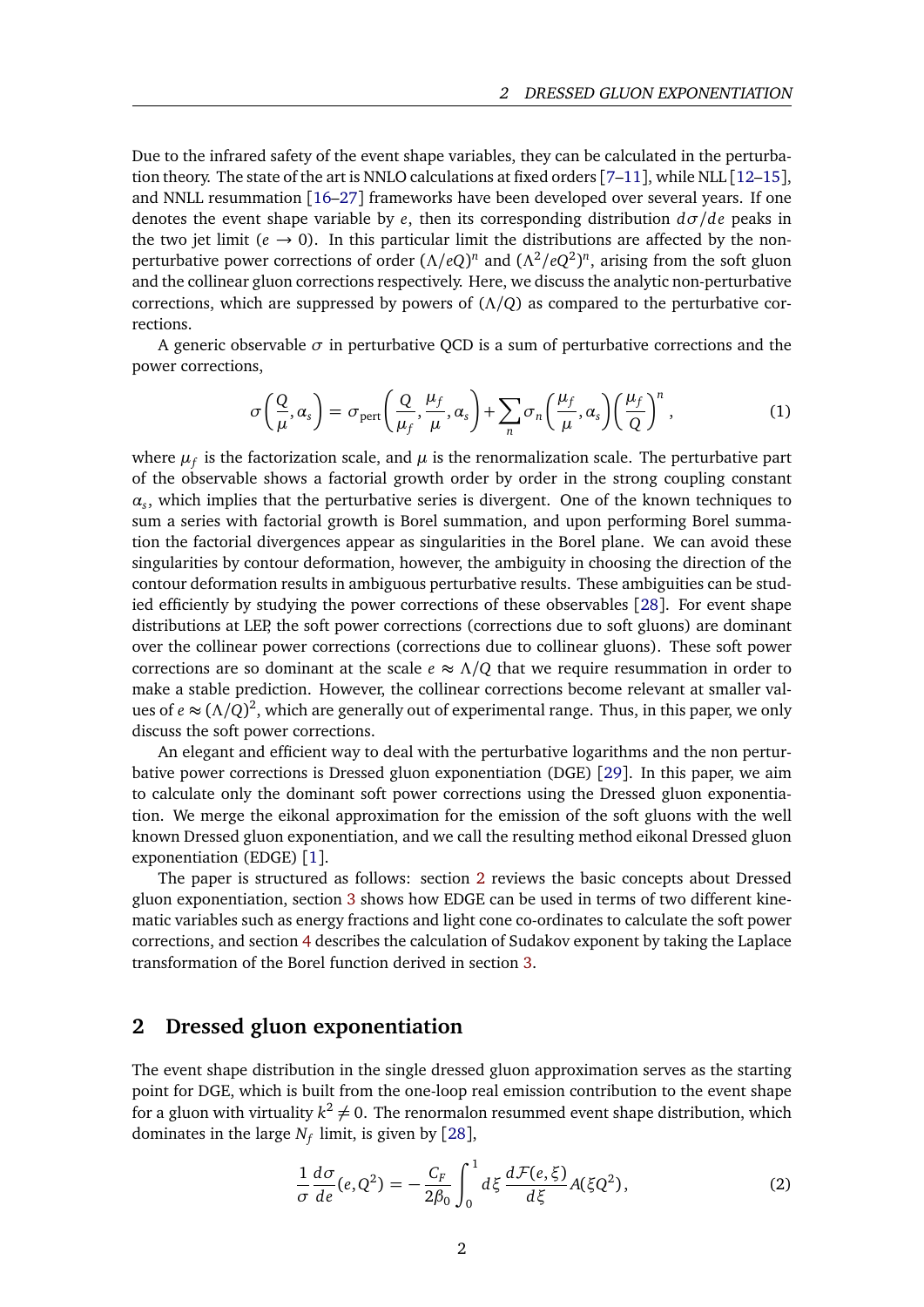where  $\beta_0 = \frac{11}{12}C_A - \frac{1}{6}N_f$ ,  $\xi = k^2/Q^2$ , and  $A(\xi Q^2)$  is the large- $\beta_0$  running coupling  $(A = \beta_0 \alpha_s/\pi)$ on the time-like axis. In the  $\overline{\text{MS}}$  scheme, the Borel representation of  $A(\xi Q^2)$  has the form,

<span id="page-2-1"></span>
$$
A(\xi Q^2) = \int_0^\infty du (Q^2/\Lambda^2)^{-u} \frac{\sin \pi u}{\pi u} e^{\frac{5}{3}u} \xi^{-u}.
$$
 (3)

Now, if we denote the squared matrix element as  $M$ , then we can write down the characteristic function  $\mathcal{F}(e,\xi)$  as [[30,](#page-8-3)[31](#page-8-4)],

$$
\mathcal{F}(e,\xi) = \int dx_1 dx_2 \mathcal{M}(x_1,x_2,\xi) \delta(e-\bar{e}(x_1,x_2,\xi)), \tag{4}
$$

where  $x_i$ 's are the energy fractions, and  $\bar{e}$  is the expression of the event shape in terms of the kinematic variables. The Borel representation of cross-section distribution is obtained by interchanging the order of integration of eq. [\(2\)](#page-1-1), and it takes the form,

<span id="page-2-0"></span>
$$
\frac{1}{\sigma} \frac{d\sigma}{de}(e, Q^2) = \frac{C_F}{2\beta_0} \int_0^\infty du (Q^2/\Lambda^2)^{-u} B(e, u), \tag{5}
$$

where the Borel function for single dressed gluon  $B(e, u)$  is defined by,

<span id="page-2-2"></span>
$$
B(e, u) = -\frac{\sin \pi u}{\pi u} e^{\frac{5}{3}u} \int_0^\infty d\xi \xi^{-u} \frac{d\mathcal{F}(e, \xi)}{d\xi}.
$$
 (6)

This Borel function  $B(e, u)$  is free from any renormalon singularities in the *u* plane. However, when the Borel function for single dressed gluon is exponentiated via a Laplace transform, it generates the renormalon poles in the Borel plane, which we will discuss in section [4.](#page-5-0)

The exponentiation of the logarithmically enhanced terms in the Laplace space is guaranteed by the additive nature of the event shapes and the factorization of matrix elements for soft and collinear radiations. Then, the resummed cross-section in the Laplace space has the form,

$$
\frac{1}{\sigma} \frac{d\sigma(e, Q^2)}{de} = \int_{C-i\infty}^{C+i\infty} \frac{d\nu}{2\pi i} e^{\nu e} \exp[S(\nu, Q^2)],\tag{7}
$$

where *C* lies to the right of the singularities of the integrand. This exponentiation in the Laplace space effectively resums the Sudakov logarithms and the power correction terms in the two-jet region. The Sudakov exponent has the form [[32](#page-8-5)],

$$
S(\nu, Q^2) = \int_0^1 de \frac{1}{\sigma} \frac{d\sigma(e, Q^2)}{de} (e^{-\nu e} - 1).
$$
 (8)

This integral is dominant in  $\nu \rightarrow \infty$ , which corresponds to the Sudakov region  $e \rightarrow 0$ . Using Eq. [\(5\)](#page-2-0), the Sudakov exponent is reduced to,

$$
S(\nu, Q^2) = \frac{C_F}{2\beta_0} \int_0^\infty du \left( Q^2 / \Lambda^2 \right)^{-u} B^e_{\nu}(u), \tag{9}
$$

where

<span id="page-2-3"></span>
$$
B_{\nu}^{e}(u) = \int_{0}^{1} de B(e, u) (e^{-\nu e} - 1).
$$
 (10)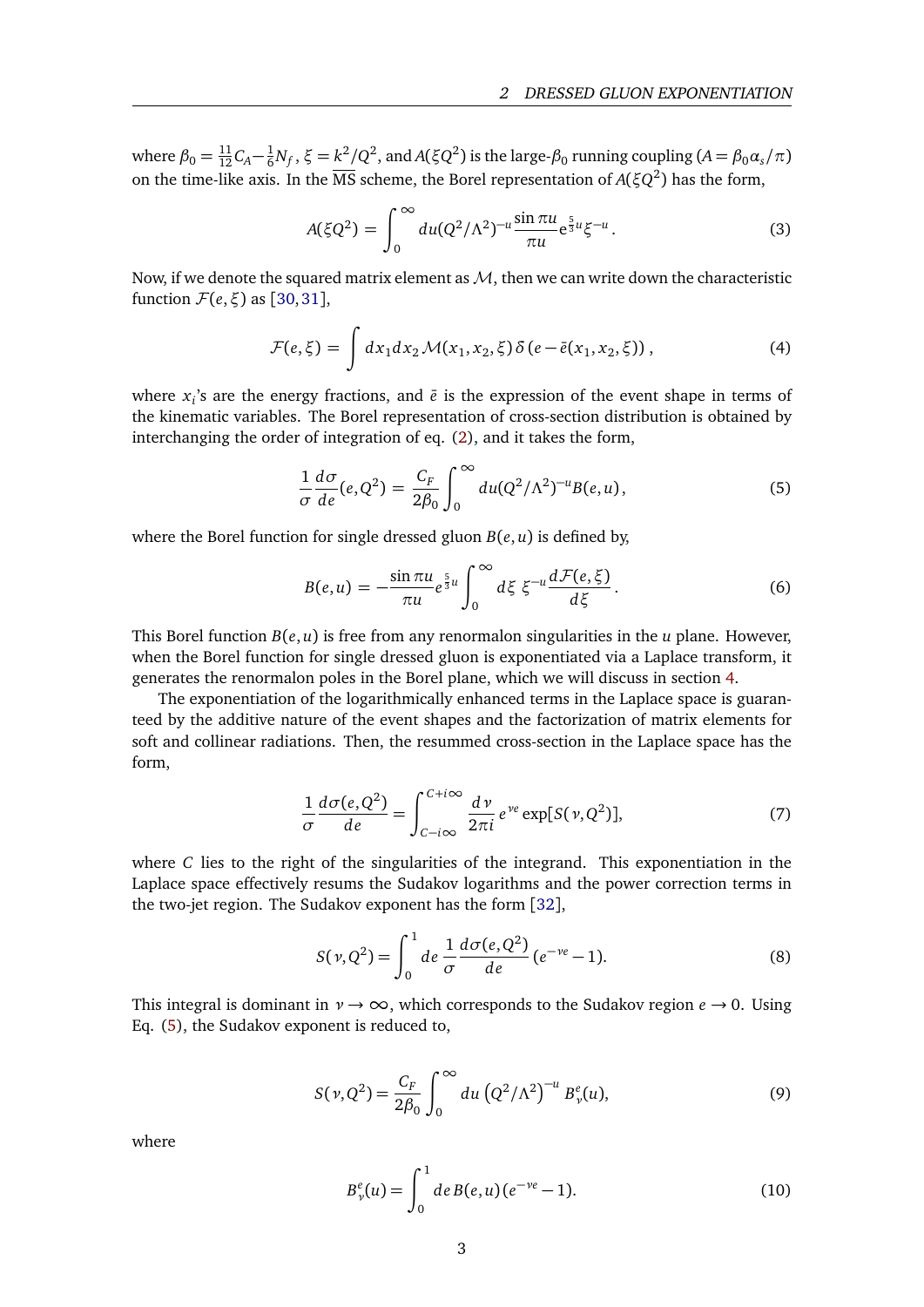### <span id="page-3-0"></span>**3 Eikonal Dressed gluon exponentiation**

In this section we describe Eikonal Dressed gluon exponentiation (EDGE) [[1](#page-6-0)] in two well known kinematic variables: energy fractions, and the light-cone variables. The basic idea of EDGE is to calculate the Borel function by considering the eikonal approximated matrix element and the eikonal approximated version of the relevant event shape variable.

#### <span id="page-3-1"></span>**3.1 EDGE in energy fractions**

In this subsection, we describe EDGE in the energy fraction variables  $x_i$ . The colour and coupling stripped off matrix element in the eikonal limit for the process  $\gamma^* \to q\bar{q}g$  with a massive gluon is given by,

$$
\mathcal{M}_{\text{soft}}(x_1, x_2, \xi) = \frac{2}{(1 - x_1)(1 - x_2)}\tag{11}
$$

where,

$$
x_1 = \frac{2p_1 \cdot Q}{Q^2}, \quad x_2 = \frac{2p_2 \cdot Q}{Q^2}, \quad x_3 = \frac{2k \cdot Q}{Q^2}, \quad \xi = \frac{k^2}{Q^2}.
$$
 (12)

Here  $p_1, p_2$ , and *k* denote the momenta of the quark, anti-quark, and the gluon respectively, and  $Q = p_1 + p_2 + k$ , which fixes  $x_3 = 2 - x_1 - x_2$ .

The eikonal approximated versions of thrust (*T*), *C*-parameter (*c*), and the angularities  $(\tau_a)$  are given by [[1](#page-6-0)],

$$
T = \text{Max}\left\{x_1, x_2, \sqrt{x_3^2 - 4\xi}\right\}, \qquad c_{eik}(x_1, x_2) = \frac{(1 - x_1)(1 - x_2)}{(1 - x_1) + (1 - x_2)},
$$

$$
\tau_a^{eik}(x_1, x_2, \xi) = (1 - x_1)^{1 - a/2}(1 - x_2)^{a/2}.
$$
(13)

Note that, the definition of thrust is so simple that it does not require any approximation in the eikonal limit, and we can use the full definition of thrust in EDGE. Also note that, we have used the modified definition [[33](#page-8-6)] of *C*-parameter, which is given by  $c = C/6$ . Using the eikonal approximated event shapes and performing the integration over  $x_1, x_2$  of eq. [\(4\)](#page-2-1) by using the soft boundary of the phase space, we get the characteristic functions for thrust, *C*-parameter and angularities as,

$$
\mathcal{F}(t,\xi) = -\frac{4}{t}\log\left(\frac{\xi}{t(q-t)}\right),
$$
  

$$
\mathcal{F}(c,\xi) = -\frac{4}{c}\log\left(\frac{\xi}{c}\right) - 8\log\left(1 + \sqrt{1 - \frac{4c^2}{\xi}}\right) - 4\log\left(\frac{1}{2}\right),
$$
  

$$
\mathcal{F}(\tau_a,\xi) = -\frac{4}{\tau_a}\frac{1}{1-a}\log\xi.
$$
 (14)

where  $t = 1 - T$ , and  $q = \sqrt{T^2 + 4\xi}$ . Now, using the results for characteristic functions and eq. [\(6\)](#page-2-2), we proceed for the calculation of the Borel function for the emission of one gluon. The upper and the lower limit of the integration are determined from the collinear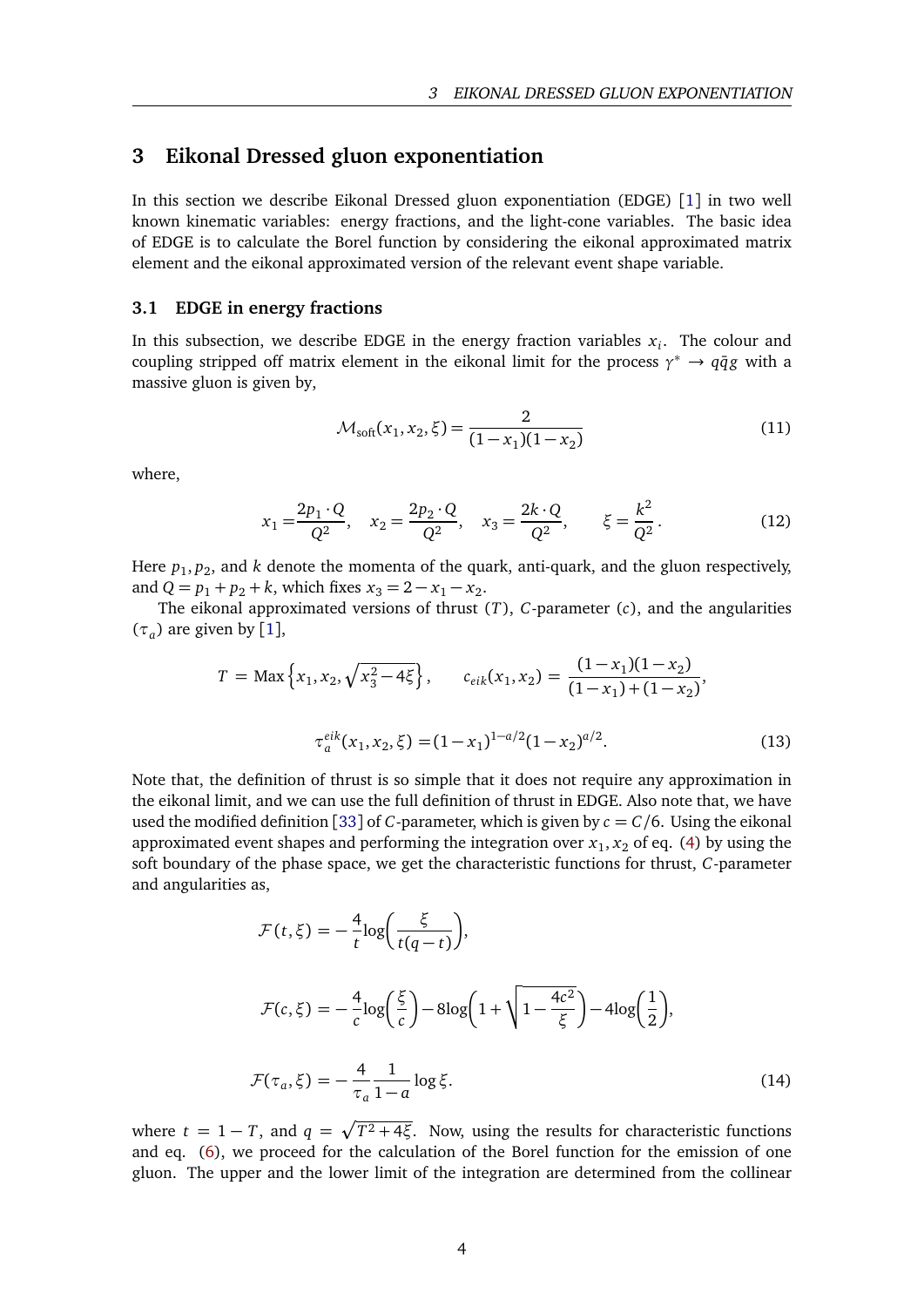$(x_1 = 1 - \xi, x_2 = 0)$  and the soft  $(x_1 = x_2 = 1 - \sqrt{\xi})$  gluon boundary conditions respectively. The Borel functions for thrust, *C*-parameter, and the angularities are given by [[1](#page-6-0)],

<span id="page-4-5"></span>
$$
B(t, u) = \frac{\sin \pi u}{\pi u} e^{\frac{5u}{3}} \frac{4}{u} \frac{1}{t} \left( \frac{1}{t^{2u}} - \frac{1}{t^u} \right),
$$
  
\n
$$
B(c, u) = 4 \frac{\sin \pi u}{\pi u} e^{\frac{5u}{3}} \frac{1}{c} \left[ \frac{1}{(2c)^{2u}} \frac{\sqrt{\pi} \Gamma(u)}{\Gamma(u + \frac{1}{2})} - \frac{1}{uc^u} \right],
$$
  
\n
$$
B(\tau_a, u) = \frac{\sin \pi u}{\pi u} e^{\frac{5}{3}u} \frac{4}{1 - a} \frac{1}{u} \frac{1}{\tau_a} \left[ \frac{1}{\tau_a^{2u}} - \frac{1}{\tau_a^{\frac{2u}{a}}} \right].
$$
\n(15)

The results for the characteristics functions and the Borel functions for thrust, *C*-parameter and angularities match with the leading singular terms of the same function presented in [[32](#page-8-5)] for thrust, [[33](#page-8-6)] for *C*-parameter, and [[34](#page-8-7)] for angularities.

Thus, we have obtained the correct leading singular terms using the eikonal definitions of the event shape variables and the soft approximated version of the squared matrix element, and as mentioned in  $\lceil 1 \rceil$  $\lceil 1 \rceil$  $\lceil 1 \rceil$ , the computation of these functions is substantially less complex in EDGE as compared to the full calculation using the traditional Dressed gluon exponentiation.

#### <span id="page-4-0"></span>**3.2 EDGE in light-cone variables**

In this subsection, we will calculate the Borel function for thrust, *C*-parameter, and the angularities following the same steps of the previous subsection using the transverse momentum *k*⊥ and rapidity *y* of the massive gluon. In these variables, the eikonal approximated version of the three event shape variables considered in the previous section can be written as,

<span id="page-4-2"></span>
$$
\bar{e}(k,Q) = \sqrt{\frac{k_{\perp}^2 + k^2}{Q^2}} h_e(y),
$$
\n(16)

where *k*⊥ and *y* denote transverse momentum of the gluon and pseudo-rapidity measured with respect to the thrust axis respectively. For thrust (*t*), *C*-parameter (*c*), and angularities(*τ<sup>a</sup>* ),  $h_e(y)$  takes the form,

$$
h_t(y) = e^{-|y|}, \qquad h_c(y) = \frac{1}{2\cosh y}, \qquad h_{\tau_a}(y) = e^{-|y|(1-a)}.
$$
 (17)

The matrix element for the emission of soft gluons can be computed easily by applying the eikonal Feynman rules. The fact that the soft phase space factorizes from the hard part reduces the soft cross-section to a very simple universal form,

<span id="page-4-3"></span><span id="page-4-1"></span>
$$
\frac{d\sigma}{\sigma} = \frac{1}{3} \frac{4}{k^2 + k_\perp^2} dk_\perp^2 dy \,. \tag{18}
$$

Now, using eq. [\(4\)](#page-2-1) and [\(18\)](#page-4-1) and integrating over the transverse momentum *k*⊥, the characteristics function takes a very simple form [[1](#page-6-0)],

<span id="page-4-4"></span>
$$
\mathcal{F}(e,\xi) = \frac{8}{e} \int_{y_{\min}} dy \,. \tag{19}
$$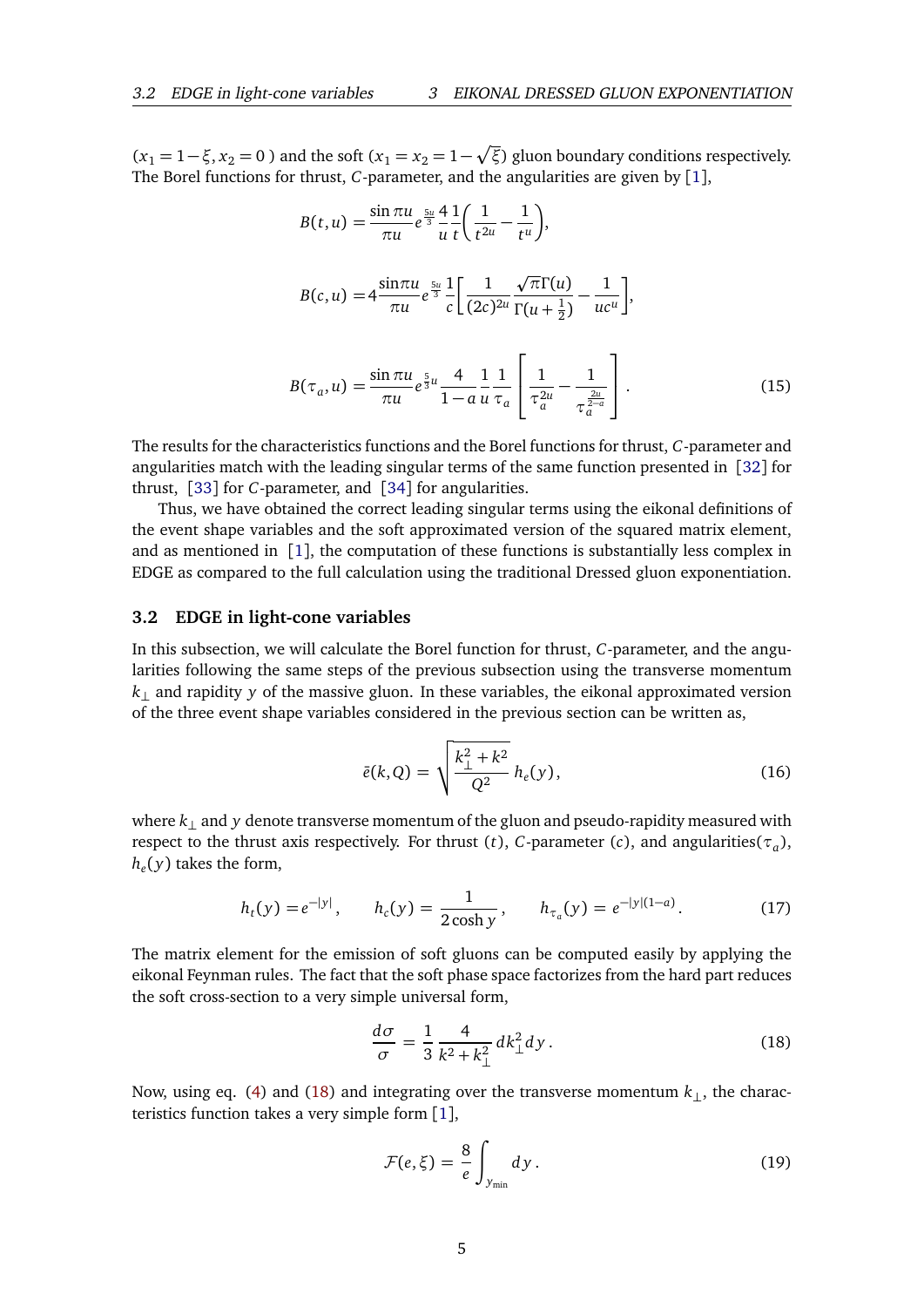Here, only the lower limit is relevant for soft power corrections. The lower limit for this integration is calculated using eq. [\(16\)](#page-4-2) and [\(17\)](#page-4-3), and for three event shape variables they are given by,

<span id="page-5-1"></span>
$$
y_{\min}(t) = \log\left(\frac{1}{t}\sqrt{\xi}\right), \quad y_{\min}(c) = \cosh^{-1}\left(\sqrt{\xi}/2c\right),
$$

$$
y_{\min}(\tau_a) = \frac{1}{1-a}\log\left(\frac{1}{\tau_a}\sqrt{\xi}\right).
$$
(20)

Using eq. [\(19\)](#page-4-4) and [\(20\)](#page-5-1), we get the characteristics functions for the thrust, *C*-parameter, and Angularities as,

$$
\mathcal{F}(t,\xi) = -\frac{8}{t}\log\left(\frac{\sqrt{\xi}}{t}\right), \quad \mathcal{F}(c,\xi) = -\frac{8}{c}\cosh^{-1}\left(\frac{\sqrt{\xi}}{2c}\right),
$$

$$
\mathcal{F}(\tau_a,\xi) = -\frac{8}{\tau_a(1-a)}\log\left(\frac{\sqrt{\xi}}{\tau_a}\right),\tag{21}
$$

which again agrees with the known results presented in [[32](#page-8-5)[–34](#page-8-7)] for the three event shape variables. Now, using eq. [\(6\)](#page-2-2) one can calculate the Borel functions, which will be same as those presented in eq. [\(15\)](#page-4-5).

### <span id="page-5-0"></span>**4 Exponentiation**

In this section, we will compute the Sudakov exponent for thrust. Similar conclusions can be made for the other two shape variables mentioned in the article. In the Sudakov region  $(\gamma \to \infty)$ , using  $B(t, u)$  of eq. [\(15\)](#page-4-5), and keeping only the logarithmic enhanced terms, the Borel function for thrust in Laplace space can be written as,

$$
B_{\nu}^{t,\text{eik}}(u) = 2 e^{\frac{5}{3}u} \frac{\sin \pi u}{\pi u} \bigg[ \Gamma(-2u) \bigg( \nu^{2u} - 1 \bigg) \frac{2}{u} - \Gamma(-u) \bigg( \nu^{u} - 1 \bigg) \frac{2}{u} \bigg]. \tag{22}
$$

Note that, this is free from any  $u = 0$  singularities. The coefficient of  $\Gamma(-2u)$  corresponds to large-angle soft gluon emissions, while the coefficient of *Γ* (−*u*) corresponds to the collinear gluon emissions. However, this expression contains two types of poles: *Γ* (−2*u*) has poles for all positive integers and half-integers, and *Γ* (−*u*) has poles for all positive integers. The prefactor sin*πu* regulates the poles for the integer values of *u*.

We will now compare our result with the full result for  $B_{\nu}^{t}$  presented in [[33,](#page-8-6) [34](#page-8-7)] which is given by,

$$
B_{\nu}^{t}(u) = 2e^{\frac{5}{3}u} \frac{\sin \pi u}{\pi u} \left[ \Gamma(-2u) \left( \nu^{2u} - 1 \right) \frac{2}{u} - \Gamma(-u) \left( \nu^{u} - 1 \right) \left( \frac{2}{u} + \frac{1}{1-u} + \frac{1}{2-u} \right) \right].
$$
 (23)

We note that  $B_\nu^{t,\text{eik}}(u)$  does not contain  $u=1$  and  $u=2$  poles as compared to the full  $B_\nu^{t}(u)$ . We note that the poles related to the large angle soft gluon emissions are same in the approximated and the full result, thus leading logarithm terms are same for the full  $B_v^t(u)$  and  $B_v^{t, eik}(u)$ . A detailed comparison of the leading and the sub-leading logarithms are discussed in [[1](#page-6-0)]. It is important to note that EDGE does not produce any new spurious renormalon poles.

The poles in  $B_{\nu}^t(u)$  in the real *u*-axis implies that the integral over *u* to determine the Sudakov exponent of eq. [\(9\)](#page-2-3) is ill-defined and one needs to deform the contour to evaluate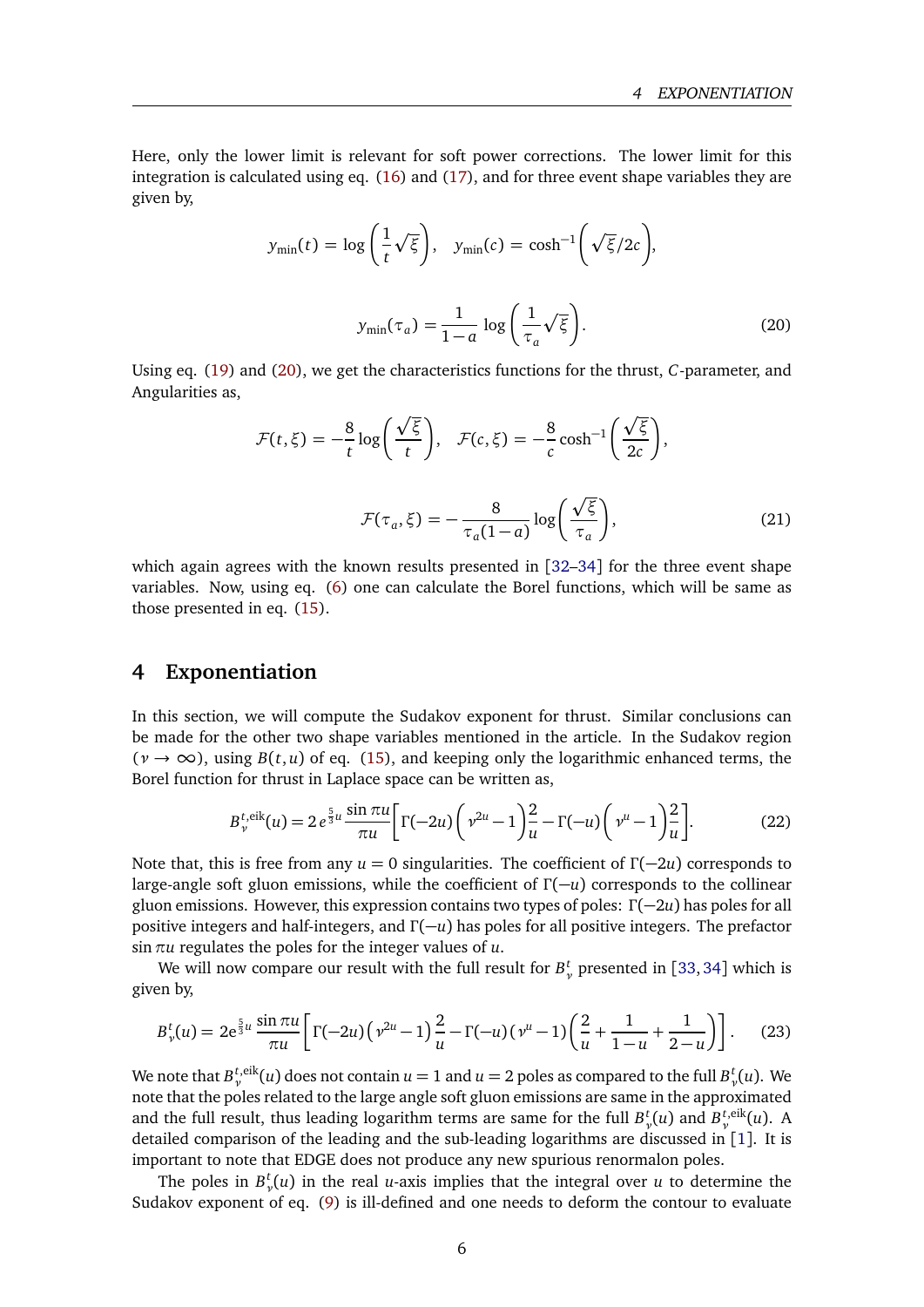this integral. The deformation of the contour around the real *u*-axis introduces an ambiguity in the result, which can be determined by calculating the residue of  $B_{\nu}^{t}(u)$  at the poles. The sizes of these residues determine the amount of the power corrections. It is evident from the expression of  $B_{\nu}^t(u)$ , that the power corrections due to soft gluons will arise from the poles at  $u = m/2$ , whereas the collinear power corrections will arise from the poles at  $u = 1$ , and  $u = 2$ . It was discussed in  $\lceil 1,32-34 \rceil$  $\lceil 1,32-34 \rceil$  $\lceil 1,32-34 \rceil$  $\lceil 1,32-34 \rceil$  that the soft power corrections are dominant over the collinear corrections. For example, at LEP, the collinear power corrections are 1000 times smaller than soft corrections [[1](#page-6-0)]. As EDGE correctly reproduces the poles related to the emission of large angle soft gluons, thus we can determine the soft power corrections correctly using EDGE.

The dominance of the soft power corrections is true for all the event shapes considered in this paper. Thus the dominant soft power correction for other variables considered in this paper can be calculated using the same steps.

## <span id="page-6-1"></span>**5 Conclusion**

In this paper, we have discussed EDGE, developed in [[1](#page-6-0)], based on the well known Dressed gluon exponentiation. We have demonstrated that the soft power corrections can be calculated using the eikonal squared matrix element, together with the eikonal version of the relevant event shape variable. We have also observed that EDGE does not generate any new spurious renormalon poles in the Sudakov exponent. We believe that, as compared to traditional Dressed Gluon Exponentiation, EDGE is simple enough and can be extended to the hadronic event shape variables, which are relevant at the LHC.

## **Acknowledgements**

SP would like to thank the organisers of RADCOR-LoopFest 2021. SP and AM would like to thank MHRD Govt. of India for an SRF fellowship. AT would like to thank Lorenzo Magnea for suggesting this project and for very fruitful discussions, Einan Gardi for very useful discussions, and the University of Turin and INFN Turin for warm hospitality during the course of this work.

### **References**

- <span id="page-6-0"></span>[1] N. Agarwal, A. Mukhopadhyay, S. Pal and A. Tripathi, *Power corrections to event shapes using eikonal dressed gluon exponentiation*, JHEP **03**, 155 (2021), doi:10.1007/[JHEP03\(2021\)155,](https://doi.org/10.1007/JHEP03(2021)155) <2012.06842>.
- <span id="page-6-2"></span>[2] R. Abbate, M. Fickinger, A. H. Hoang, V. Mateu and I. W. Stewart, *Thrust at* N 3 *LL with Power Corrections and a Precision Global Fit for alphas(mZ)*, Phys.Rev. **D83**, 074021 (2011), doi:10.1103/[PhysRevD.83.074021,](https://doi.org/10.1103/PhysRevD.83.074021) <1006.3080>.
- [3] A. H. Hoang, D. W. Kolodrubetz, V. Mateu and I. W. Stewart, *Precise determination of α<sup>s</sup> from the C -parameter distribution*, Phys. Rev. D **91**(9), 094018 (2015), doi:10.1103/[PhysRevD.91.094018,](https://doi.org/10.1103/PhysRevD.91.094018) <1501.04111>.
- [4] S.-Q. Wang, S. J. Brodsky, X.-G. Wu, J.-M. Shen and L. Di Giustino, *Novel method for the precise determination of the QCD running coupling from event shape distributions in electron-positron annihilation*, Phys. Rev. D **100**(9), 094010 (2019), doi:10.1103/[PhysRevD.100.094010,](https://doi.org/10.1103/PhysRevD.100.094010) <1908.00060>.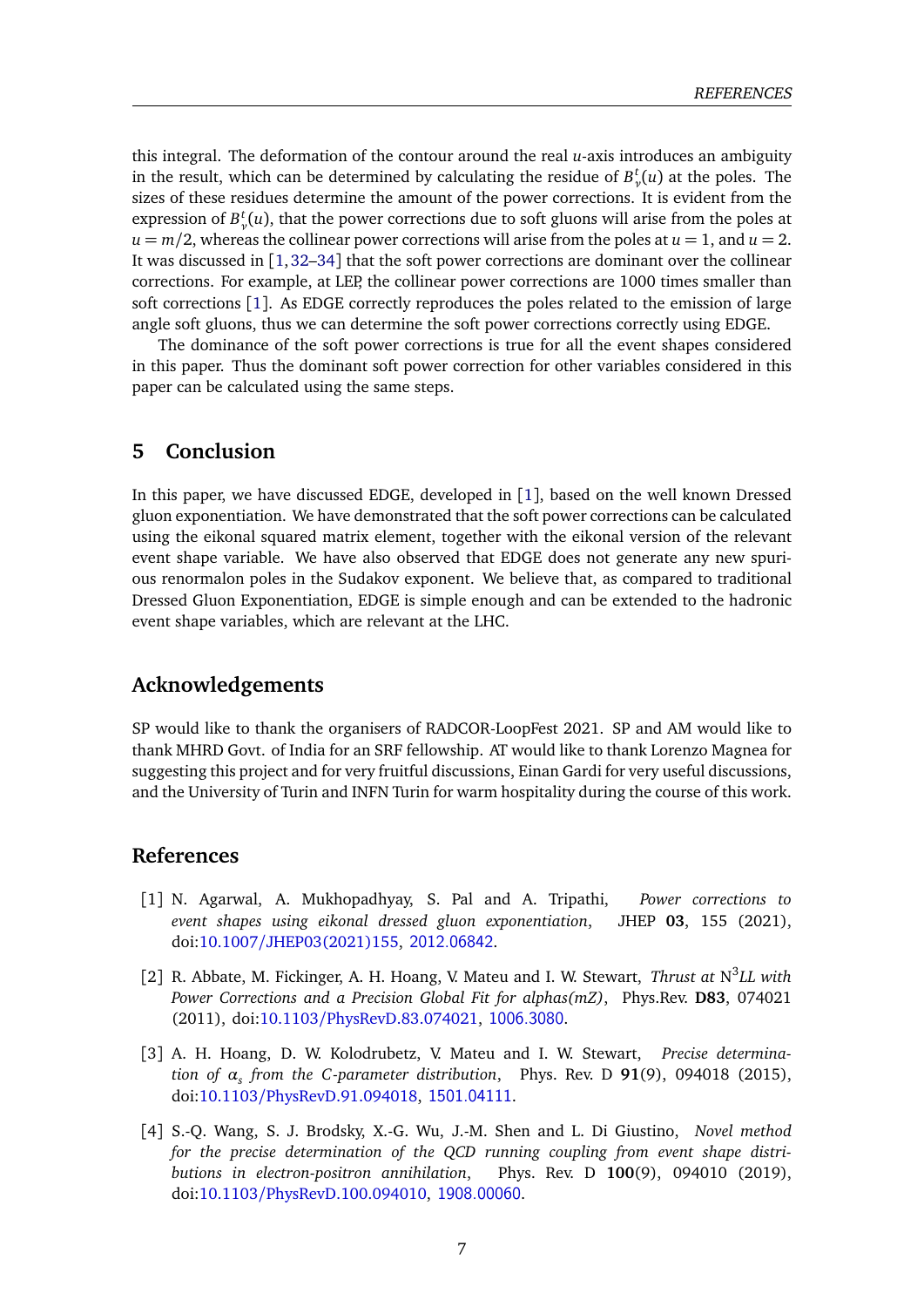- [5] S. Marzani, D. Reichelt, S. Schumann, G. Soyez and V. Theeuwes, *Fitting the Strong Coupling Constant with Soft-Drop Thrust*, JHEP **11**, 179 (2019), doi:10.1007/[JHEP11\(2019\)179,](https://doi.org/10.1007/JHEP11(2019)179) <1906.10504>.
- <span id="page-7-0"></span>[6] T. Gehrmann, G. Luisoni and P. F. Monni, *Power corrections in the dispersive model for a determination of the strong coupling constant from the thrust distribution*, Eur. Phys. J. C **73**(1), 2265 (2013), doi:10.1140/epjc/[s10052-012-2265-x,](https://doi.org/10.1140/epjc/s10052-012-2265-x) <1210.6945>.
- <span id="page-7-1"></span>[7] A. Gehrmann-De Ridder, T. Gehrmann, E. Glover and G. Heinrich, *NNLO corrections to event shapes in e*+*e* <sup>−</sup> *annihilation*, JHEP **<sup>0712</sup>**, 094 (2007), doi[:10.1088](https://doi.org/10.1088/1126-6708/2007/12/094)/1126- [6708](https://doi.org/10.1088/1126-6708/2007/12/094)/2007/12/094, <0711.4711>.
- [8] S. Weinzierl, *Event shapes and jet rates in electron-positron annihilation at NNLO*, JHEP **0906**, 041 (2009), doi:10.1088/[1126-6708](https://doi.org/10.1088/1126-6708/2009/06/041)/2009/06/041, <0904.1077>.
- [9] T. Gehrmann, A. Huss, J. Mo and J. Niehues, *Second-order QCD corrections to event shape distributions in deep inelastic scattering*, Eur. Phys. J. C **79**(12), 1022 (2019), doi:10.1140/epjc/[s10052-019-7528-3,](https://doi.org/10.1140/epjc/s10052-019-7528-3) <1909.02760>.
- [10] A. Kardos, G. Somogyi and A. Verbytskyi, *Determination of α<sup>S</sup> beyond NNLO using event shape moments* (2020), <2009.00281>.
- <span id="page-7-2"></span>[11] A. Gehrmann-De Ridder, T. Gehrmann, E. Glover and G. Heinrich, *NNLO moments of event shapes in e+e- annihilation*, JHEP **05**, 106 (2009), doi[:10.1088](https://doi.org/10.1088/1126-6708/2009/05/106)/1126- [6708](https://doi.org/10.1088/1126-6708/2009/05/106)/2009/05/106, <0903.4658>.
- <span id="page-7-3"></span>[12] S. Catani, L. Trentadue, G. Turnock and B. Webber, *Resummation of large logarithms in e+ e- event shape distributions*, Nucl.Phys. **B407**, 3 (1993), doi[:10.1016](https://doi.org/10.1016/0550-3213(93)90271-P)/0550- [3213\(93\)90271-P.](https://doi.org/10.1016/0550-3213(93)90271-P)
- [13] A. Banfi, G. P. Salam and G. Zanderighi, *Phenomenology of event shapes at hadron colliders*, JHEP **06**, 038 (2010), doi:10.1007/[JHEP06\(2010\)038,](https://doi.org/10.1007/JHEP06(2010)038) <1001.4082>.
- [14] A. Banfi, G. P. Salam and G. Zanderighi, *Principles of general final-state resummation and automated implementation*, JHEP **03**, 073 (2005), doi[:10.1088](https://doi.org/10.1088/1126-6708/2005/03/073)/1126- [6708](https://doi.org/10.1088/1126-6708/2005/03/073)/2005/03/073, <hep-ph/0407286>.
- <span id="page-7-4"></span>[15] A. Banfi, G. Salam and G. Zanderighi, *Semi-numerical resummation of event shapes*, JHEP **0201**, 018 (2002), <hep-ph/0112156>.
- <span id="page-7-5"></span>[16] A. Banfi, H. McAslan, P. F. Monni and G. Zanderighi, *The two-jet rate in e<sup>+</sup>e*<sup>-</sup> at *next-to-next-to-leading-logarithmic order*, Phys. Rev. Lett. **117**(17), 172001 (2016), doi:10.1103/[PhysRevLett.117.172001,](https://doi.org/10.1103/PhysRevLett.117.172001) <1607.03111>.
- [17] T. Becher and G. Bell, *NNLL Resummation for Jet Broadening*, JHEP **1211**, 126 (2012), doi:10.1007/[JHEP11\(2012\)126,](https://doi.org/10.1007/JHEP11(2012)126) <1210.0580>.
- [18] A. H. Hoang, D. W. Kolodrubetz, V. Mateu and I. W. Stewart, *C -parameter distribution at N*<sup>3</sup> *LL' including power corrections*, Phys. Rev. D **91**(9), 094017 (2015), doi:10.1103/[PhysRevD.91.094017,](https://doi.org/10.1103/PhysRevD.91.094017) <1411.6633>.
- [19] A. Budhraja, A. Jain and M. Procura, *One-loop angularity distributions with recoil using Soft-Collinear Effective Theory*, JHEP **08**, 144 (2019), doi:10.1007/[JHEP08\(2019\)144,](https://doi.org/10.1007/JHEP08(2019)144) <1903.11087>.